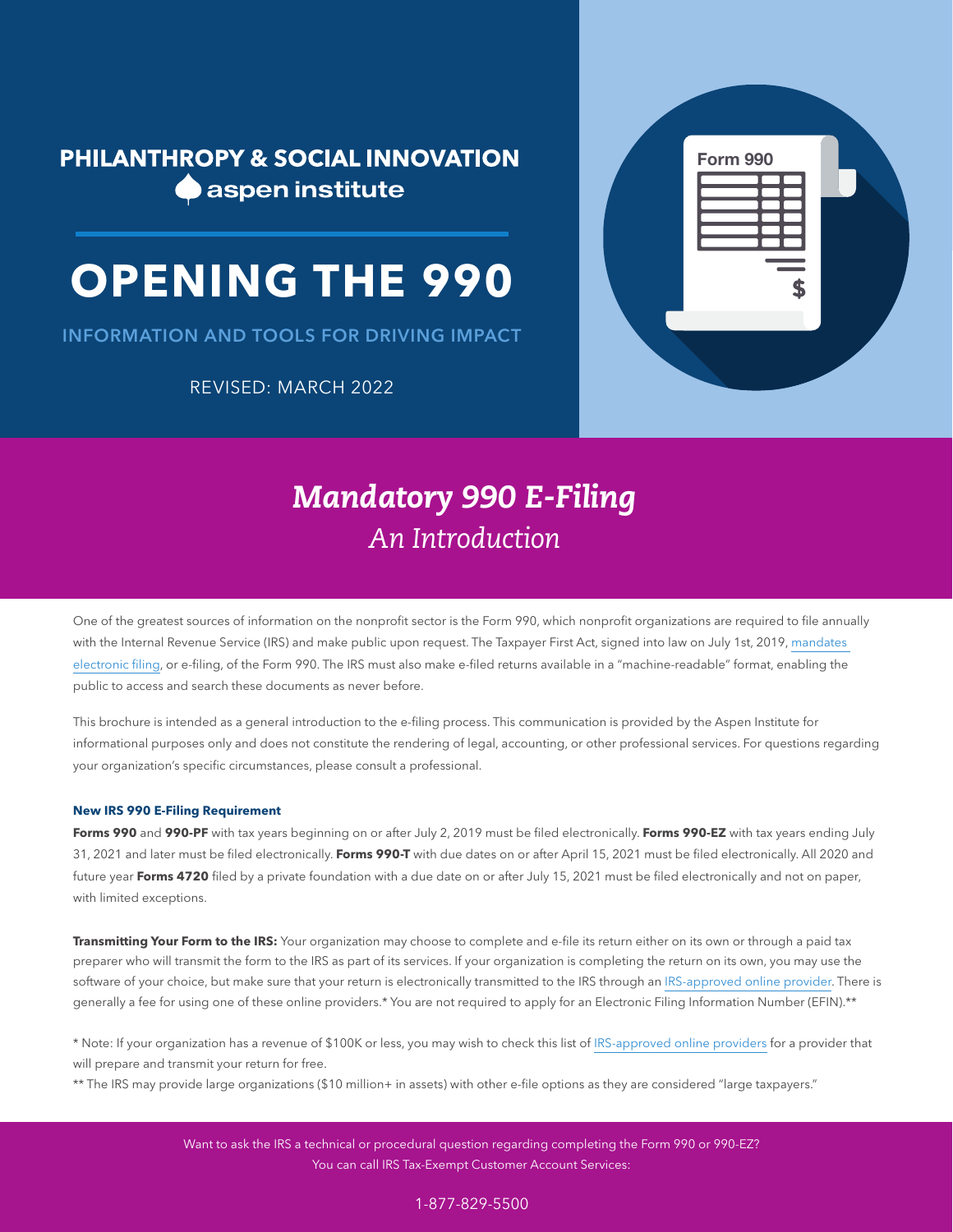

### *Benefits of E-Filing & Open Form 990 Data*

#### **Communicating Nonprofit Stories**



Open 990 data offers nonprofits the tools to advance public understanding of their organizations' missions, finances, and programs, through information that can easily be searched and analyzed.

#### **Increased Nonprofit Transparency**



Open 990 data allows nonprofit leaders, policymakers, and the public to understand trends in the field, measure where nonprofits stand in comparison to their peers, and make more informed decisions for their organizations.

#### **Helpful Information for Donors**



Open 990 data helps donors make more informed giving decisions by providing them with critical information on nonprofit missions, funding, governance, and more.

#### **Opportunities for Innovation**



Open 990 data makes possible the development of innovative tools and applications that help illuminate and solve problems in our communities.

#### **Improved Filing Accuracy & Efficiency**



E-filing reduces common errors in paper filing, such as inaccurate calculations. Identifying mistakes on the front end reduces the overall time spent on the filing process.

#### **Improved Efficiency & Enforcement**



E-filing lowers the costs of processing returns and enables the IRS to use resources more efficiently, thus saving taxpayer money. E-filing also allows for computer analysis, making fraud detection easier for charity officials.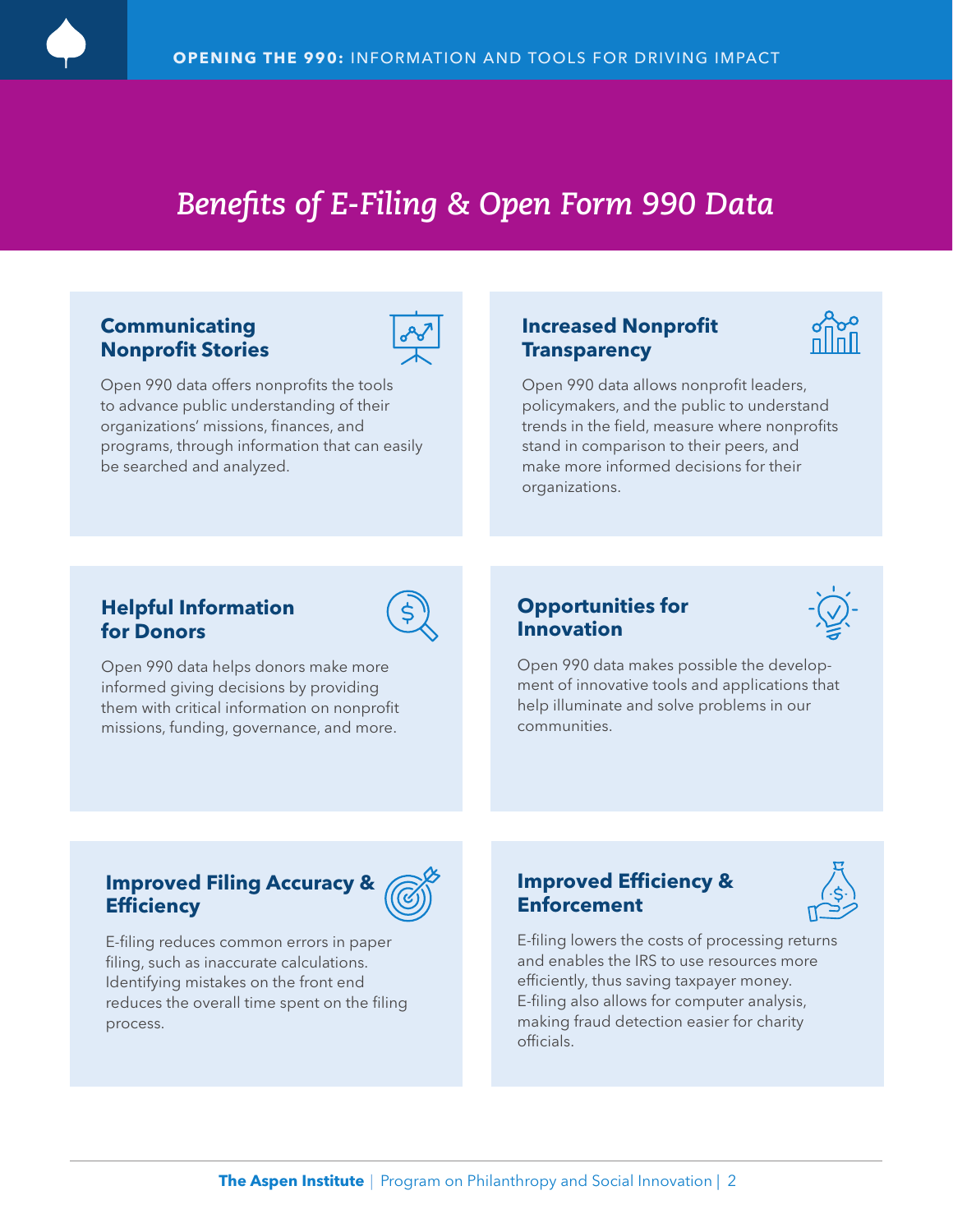

### *Who Needs to File Electronically and When?*

#### **Tax Exempt Organizations Form 990 and 990-PF**

|                                 | <b>Organizations with Fiscal Years</b><br>Ending on July 31, 2020 and<br>Later |
|---------------------------------|--------------------------------------------------------------------------------|
| 990 and 990-PF E-Filing Process | Forms 990 and 990-PF must be<br>filed electronically.                          |

#### **Tax Exempt Organizations Form 990-T**

|                        | <b>Organizations with Returns Due</b><br>Before April 15, 2021           | <b>Organizations with Returns Due</b><br>on April 15, 2021 or Later |
|------------------------|--------------------------------------------------------------------------|---------------------------------------------------------------------|
| 990-T E-Filing Process | The IRS will accept either paper or<br>electronic filing of Forms 990-T. | Forms 990-T <b>must</b> be filed<br>electronically.                 |

#### **Tax Exempt Organizations Form 990-EZ**

|                         | <b>Organizations with Fiscal Years</b><br>Ending Before July 31, 2021     | <b>Organizations with Fiscal Years</b><br>Ending on July 31, 2021 and<br>Later |
|-------------------------|---------------------------------------------------------------------------|--------------------------------------------------------------------------------|
| 990-EZ E-Filing Process | The IRS will accept either paper or<br>electronic filing of Forms 990-EZ. | Forms 990-EZ must be filed<br>electronically.                                  |

### **What Constitutes an Organization that May File a 990-EZ?**

Organizations with annual gross receipts of less than \$200,000 and **Please Keep in Mind... Please Keep in Mind... Please Xeep in Mind... Please Xeep in Mind...** 

- Form 990, 990-PF, 990-T, and 990-EZ filers are to file by the 15th day of the fifth month after your organization's accounting period ends, unless you have [requested an automatic extension.](https://www.irs.gov/pub/irs-pdf/f8868.pdf)
- **• Transmitting Your Form to the IRS:** Your organization may choose to complete and e-file its return either on its own or through a paid tax preparer who will transmit the form to the IRS as part of its services. If your organization is completing the return on its own, you may use the software of your choice, but make sure that your return is electronically transmitted to the IRS through an [IRS-approved online](https://www.irs.gov/e-file-providers/exempt-organizations-mef-providers)  [provider.](https://www.irs.gov/e-file-providers/exempt-organizations-mef-providers) There is generally a fee for using one of these online providers. You are not required to apply for an Electronic Filing Information Number (EFIN).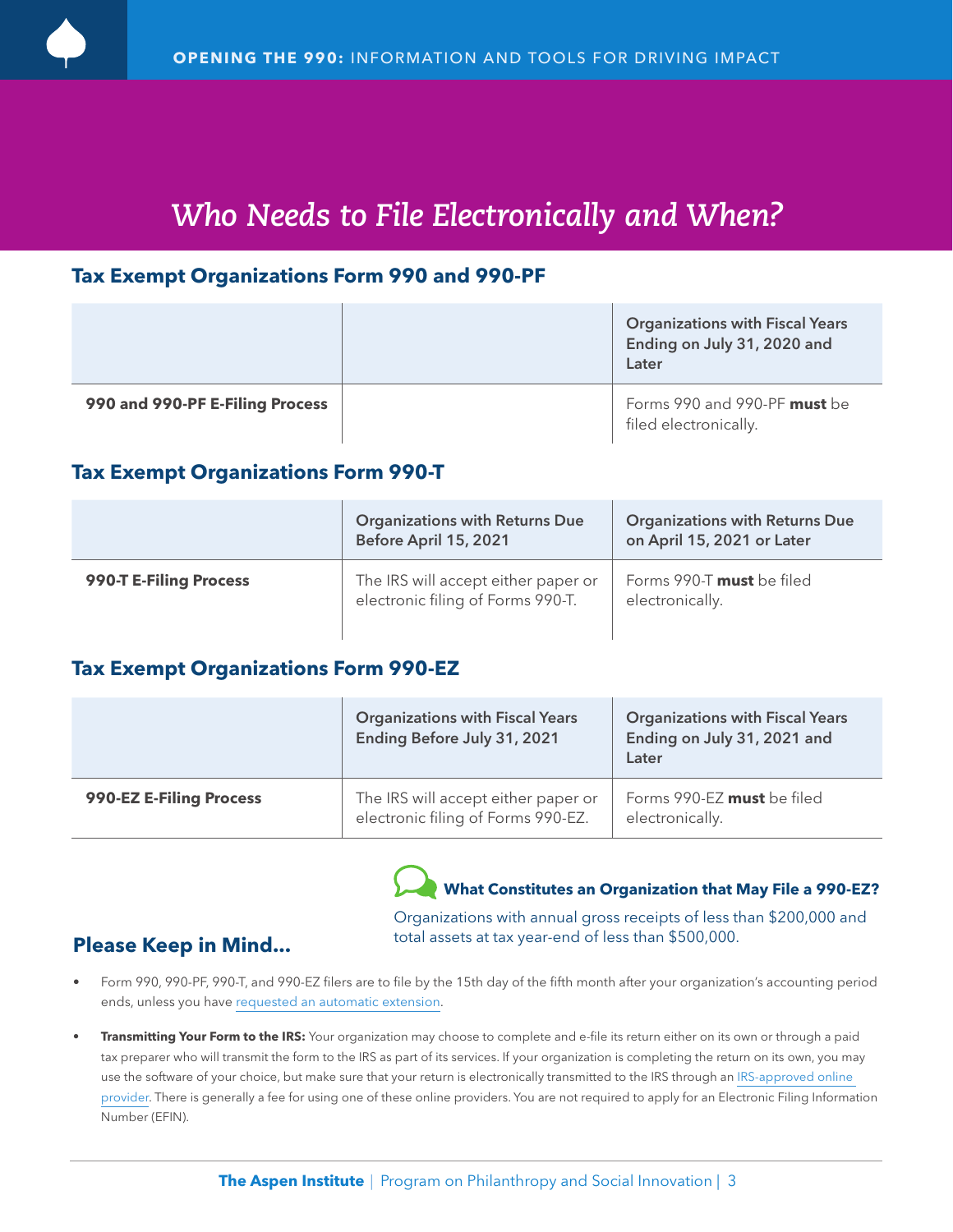## *Navigating the Tax Filing Process for Form 990 Filers*

The [2021 Form 990](https://www.irs.gov/pub/irs-pdf/f990.pdf) is now available. Access instructions [here](https://www.irs.gov/pub/irs-pdf/i990.pdf). If you are filing the [2020 Form 990](https://www.irs.gov/pub/irs-prior/f990--2020.pdf), access instructions [here.](https://www.irs.gov/pub/irs-prior/i990--2020.pdf)

### **Step 1**

If your fiscal year ended on or before June 30th, 2020, determine whether you will complete the filing process via paper or e-filing.

> *If you are pursuing e-filing, then skip to Step 3.*

### **Step 2**

If your fiscal year ended on July 31, 2020 or later, then prepare for e-filing by proceeding to Step 3.



Your organization may choose to complete and e-file its return either on its own or through a paid tax preparer who will transmit the form to the IRS as part of its services. If your organization is completing the return on its own, you may use the software of your choice, but make sure that your return is electronically transmitted to the IRS through an [IRS-approved online provider.](https://www.irs.gov/e-file-providers/exempt-organizations-mef-providers) There is generally a fee for using one of these online providers. You are not required to apply for an Electronic Filing Information Number (EFIN).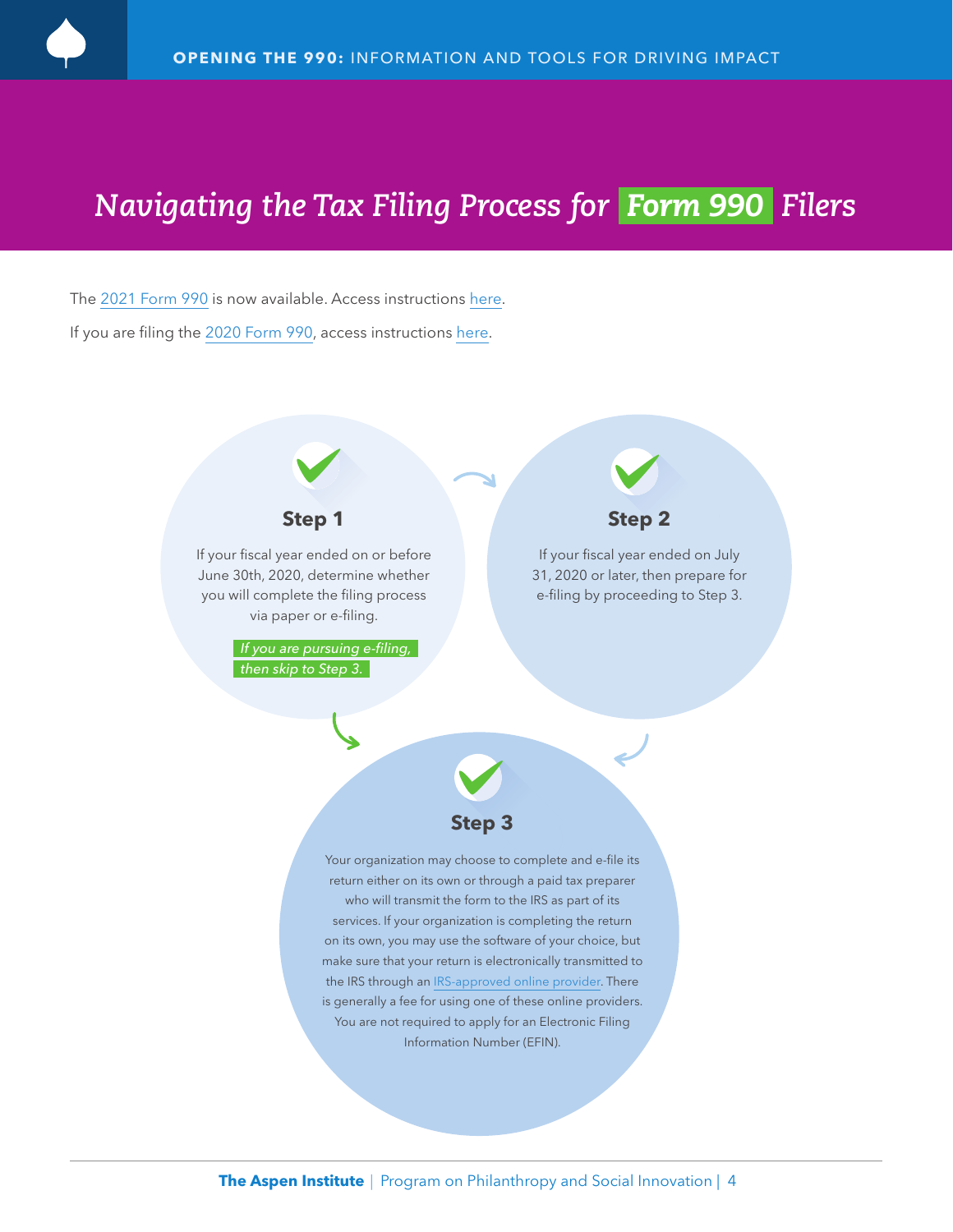

### *Navigating the Tax Filing Process for Form 990-EZ Filers*

Mandatory e-filing is now going into effect for all Form 990-EZ filers, depending on when your fiscal year ended. See below for more information.

If you are filing the [2021 Form 990-EZ,](https://www.irs.gov/pub/irs-pdf/f990ez.pdf) access instructions [here.](https://www.irs.gov/pub/irs-prior/i990ez--2021.pdf) If you are filing the [2020 Form 990-EZ,](https://www.irs.gov/pub/irs-prior/f990ez--2020.pdf) access instructions [here.](https://www.irs.gov/pub/irs-prior/i990ez--2020.pdf)

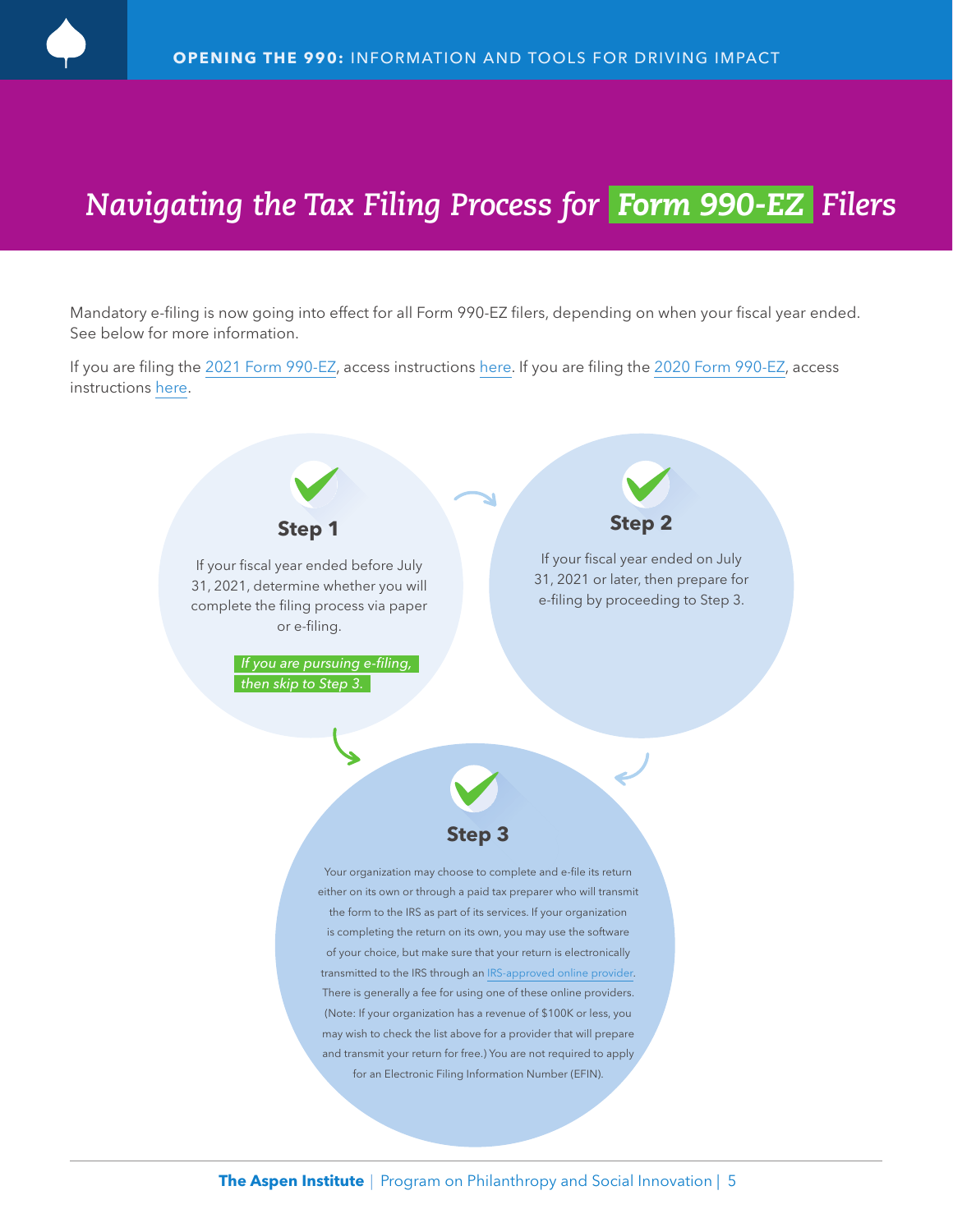

### *Navigating the Tax Filing Process for Form 990-T Filers*

The [2021 Form 990-T](https://www.irs.gov/pub/irs-pdf/f990t.pdf) is now available. Access instructions [here.](https://www.irs.gov/pub/irs-pdf/i990t.pdf) If you are filing the [2020 Form 990-T](https://www.irs.gov/pub/irs-prior/f990t--2020.pdf), access instructions [here.](https://www.irs.gov/pub/irs-prior/i990t--2020.pdf)

### **Step 1**

If the due date for your return fell before April 15, 2021, determine whether you will complete the filing process via paper or e-filing.

> *If you are pursuing e-filing, then skip to Step 3.*



#### **Step 2**

If your fiscal year ended on April 15, 2021 or later, then prepare for e-filing by proceeding to Step 3.



Your organization may choose to complete and e-file its return either on its own or through a paid tax preparer who will transmit the form to the IRS as part of its services. If your organization is completing the return on its own, you may use the software of your choice, but make sure that your return is electronically transmitted to the IRS through an [IRS-approved online provider.](https://www.irs.gov/e-file-providers/exempt-organizations-mef-providers) There is generally a fee for using one of these online providers. You are not required to apply for an Electronic Filing Information Number (EFIN).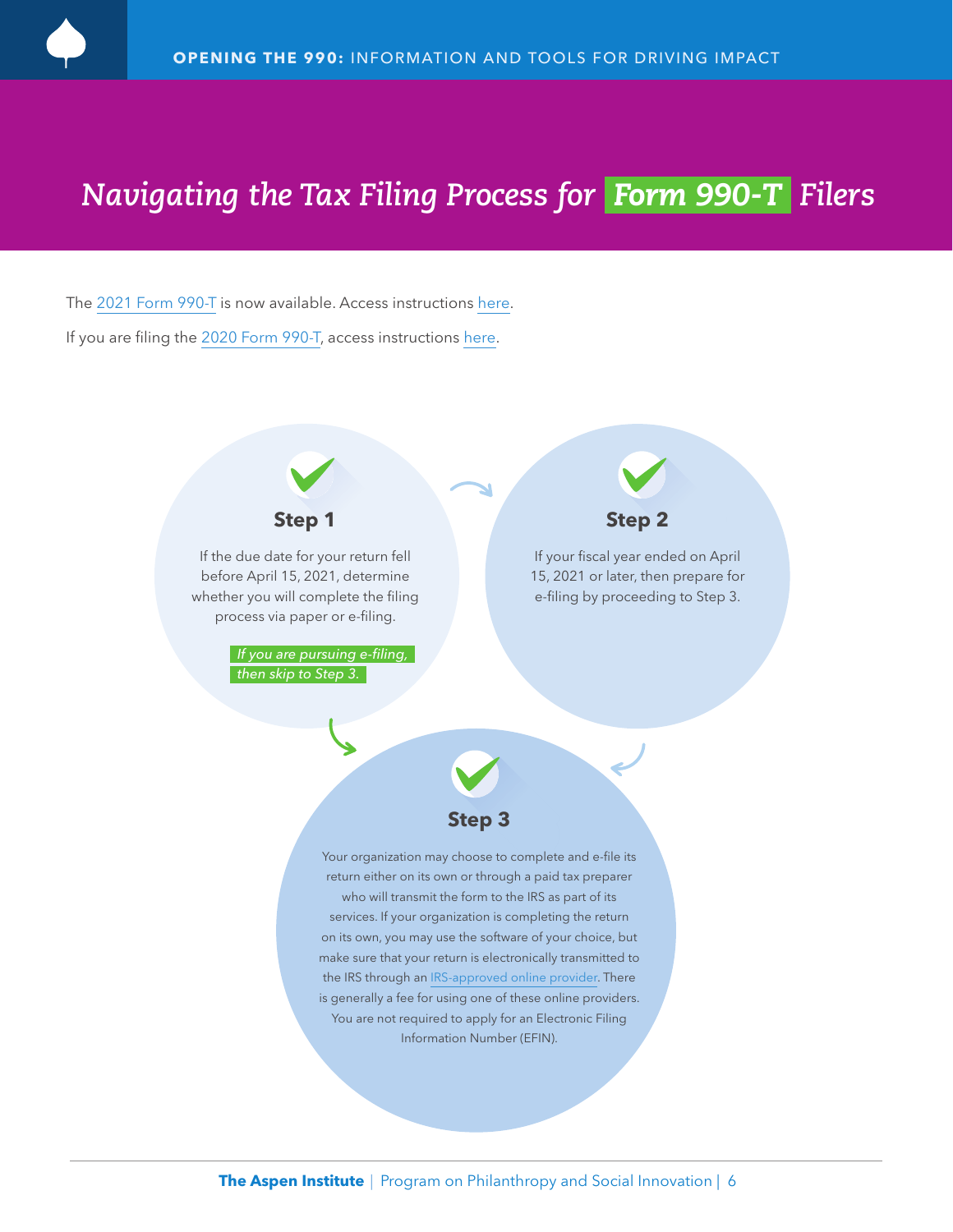

### *Navigating the Tax Filing Process for Form 990-PF Filers*

The [2021 Form 990-PF](https://www.irs.gov/pub/irs-pdf/f990pf.pdf) is now available. Access instructions [here](https://www.irs.gov/pub/irs-pdf/i990pf.pdf). If you are filing the [2020 Form 990-PF,](https://www.irs.gov/pub/irs-prior/f990pf--2020.pdf) access instructions [here](https://www.irs.gov/pub/irs-prior/i990pf--2020.pdf).

### **Step 1**

If your fiscal year ended on or before June 30th, 2020, determine whether you will complete the filing process via paper or e-filing.

> *If you are pursuing e-filing, then skip to Step 3.*

# **Step 2**

If your fiscal year ended on July 31, 2020 or later, then prepare for e-filing by proceeding to Step 3.



Your organization may choose to complete and e-file its return either on its own or through a paid tax preparer who will transmit the form to the IRS as part of its services. If your organization is completing the return on its own, you may use the software of your choice, but make sure that your return is electronically transmitted to the IRS through an [IRS-approved online provider](https://www.irs.gov/e-file-providers/exempt-organizations-mef-providers). There is generally a fee for using one of these online providers. You are not required to apply for an Electronic Filing Information Number (EFIN).